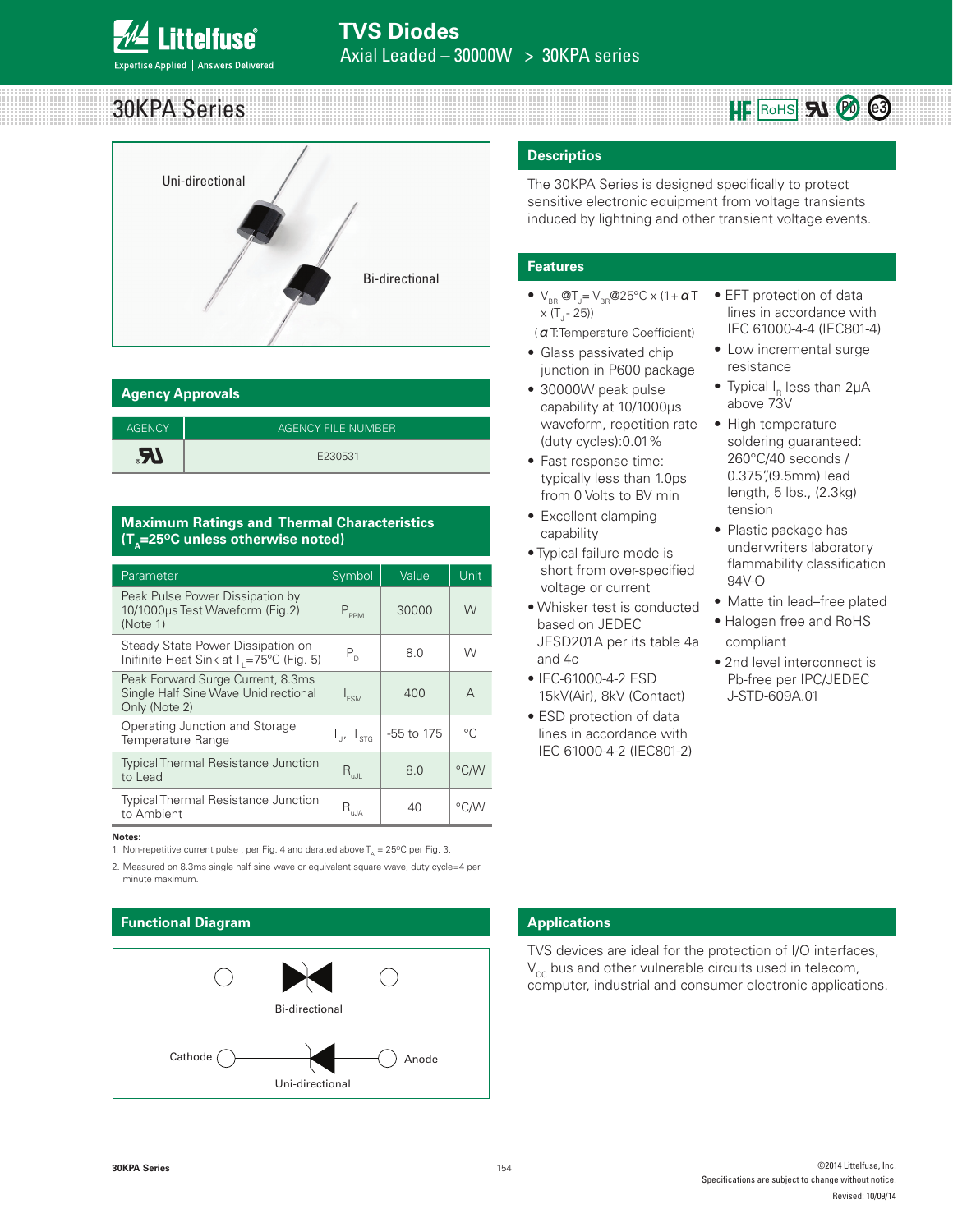

### **Electrical Characteristics** (T<sub>A</sub>=25°C unless otherwise noted)

| Part<br>Number<br>(Uni) | Part<br>Number<br>(B <sub>i</sub> ) | Reverse<br>Stand off<br>Voltage V <sub>R</sub> | <b>Breakdown</b><br>Voltage V <sub>BR</sub><br>(Volts) @ L |            | <b>Test</b><br>Current<br>ı+ | Maximum<br>Peak<br><b>Pulse Current</b> | Maximum<br>Reverse<br>Leakage<br>$I_R$ @ $V_R$ | Maximum<br>Clamping<br>Voltage<br>$V_c$ $\overline{\omega}$ $I_{\text{PP}}$ | Agency<br>Approval<br><b>JR</b> |
|-------------------------|-------------------------------------|------------------------------------------------|------------------------------------------------------------|------------|------------------------------|-----------------------------------------|------------------------------------------------|-----------------------------------------------------------------------------|---------------------------------|
|                         |                                     | (Volts)                                        | <b>MIN</b>                                                 | <b>MAX</b> | (mA)                         | $\overline{\mathsf{I}_{\text{pp}}(A)}$  | $(\mu A)$                                      | (V)                                                                         |                                 |
| 30KPA28A                | 30KPA28CA                           | 28                                             | 31.28                                                      | 34.41      | 50                           | 606.0                                   | 5000                                           | 50.0                                                                        | X                               |
| 30KPA30A                | 30KPA30CA                           | 30                                             | 33.51                                                      | 36.86      | 50                           | 548.9                                   | 5000                                           | 55.2                                                                        | $\times$                        |
| 30KPA33A                | 30KPA33CA                           | 33                                             | 36.90                                                      | 40.59      | 50                           | 517.9                                   | 5000                                           | 58.5                                                                        | $\overline{X}$                  |
| 30KPA36A                | 30KPA36CA                           | 36                                             | 40.20                                                      | 44.22      | 50                           | 490.3                                   | 5000                                           | 61.8                                                                        | $\overline{\mathsf{X}}$         |
| 30KPA39A                | 30KPA39CA                           | 39                                             | 43.60                                                      | 47.96      | 20                           | 450.9                                   | 2000                                           | 67.2                                                                        | $\overline{X}$                  |
| 30KPA42A                | 30KPA42CA                           | 42                                             | 46.90                                                      | 51.59      | 10                           | 420.8                                   | 1000                                           | 72.0                                                                        | X                               |
| 30KPA43A                | 30KPA43CA                           | 43                                             | 48.00                                                      | 52.80      | 10                           | 415.1                                   | 1000                                           | 73.0                                                                        | $\overline{\mathsf{x}}$         |
| 30KPA45A                | 30KPA45CA                           | 45                                             | 50.30                                                      | 55.33      | 5                            | 391.5                                   | 250                                            | 77.4                                                                        | X                               |
| 30KPA48A                | 30KPA48CA                           | 48                                             | 53.60                                                      | 58.96      | 5                            | 371.3                                   | 150                                            | 81.6                                                                        | $\overline{X}$                  |
| 30KPA51A                | 30KPA51CA                           | 51                                             | 57.00                                                      | 62.70      | 5                            | 350.7                                   | 50                                             | 86.4                                                                        | $\overline{X}$                  |
| 30KPA54A                | 30KPA54CA                           | 54                                             | 60.30                                                      | 66.33      | 5                            | 331.5                                   | 20                                             | 91.4                                                                        | $\overline{\mathsf{X}}$         |
| 30KPA58A                | 30KPA58CA                           | 58                                             | 64.80                                                      | 71.28      | 5                            | 327.9                                   | 20                                             | 92.4                                                                        | $\mathsf X$                     |
| 30KPA60A                | 30KPA60CA                           | 60                                             | 67.00                                                      | 73.70      | 5                            | 297.1                                   | 15                                             | 102.0                                                                       | $\overline{\mathsf{X}}$         |
| 30KPA64A                | 30KPA64CA                           | 64                                             | 71.50                                                      | 78.65      | 5                            | 291.3                                   | 10                                             | 104.0                                                                       | X                               |
| 30KPA66A                | 30KPA66CA                           | 66                                             | 73.70                                                      | 81.07      | 5                            | 283.2                                   | $\overline{2}$                                 | 107.0                                                                       | $\mathsf X$                     |
| 30KPA70A                | 30KPA70CA                           | 70                                             | 78.20                                                      | 86.02      | 5                            | 278.0                                   | $\overline{2}$                                 | 109.0                                                                       | $\times$                        |
| 30KPA71A                | 30KPA71CA                           | 71                                             | 79.30                                                      | 87.23      | 5                            | 271.7                                   | $\overline{2}$                                 | 111.5                                                                       | $\mathsf X$                     |
| 30KPA72A                | 30KPA72CA                           | 72                                             | 80.40                                                      | 88.44      | 5                            | 265.8                                   | $\overline{2}$                                 | 114.0                                                                       | X                               |
| 30KPA75A                | 30KPA75CA                           | 75                                             | 83.80                                                      | 92.18      | 5                            | 253.8                                   | $\overline{2}$                                 | 119.4                                                                       | $\times$                        |
| 30KPA78A                | 30KPA78CA                           | 78                                             | 87.10                                                      | 95.81      | 5                            | 234.9                                   | $\overline{2}$                                 | 129.0                                                                       | $\mathsf X$                     |
| 30KPA84A                | 30KPA84CA                           | 84                                             | 93.80                                                      | 103.18     | 5                            | 217.7                                   | $\overline{2}$                                 | 139.2                                                                       | $\overline{\mathsf{x}}$         |
| 30KPA90A                | 30KPA90CA                           | 90                                             | 100.50                                                     | 110.55     | 5                            | 207.0                                   | $\overline{2}$                                 | 146.4                                                                       | X                               |
| 30KPA96A                | 30KPA96CA                           | 96                                             | 107.20                                                     | 117.92     | 5                            | 194.2                                   | $\overline{2}$                                 | 156.0                                                                       | $\mathsf X$                     |
| 30KPA102A               | 30KPA102CA                          | 102                                            | 113.90                                                     | 125.29     | 5                            | 183.0                                   | $\overline{2}$                                 | 165.6                                                                       | X                               |
| 30KPA108A               | 30KPA108CA                          | 108                                            | 120.60                                                     | 132.66     | 5                            | 172.9                                   | $\overline{2}$                                 | 175.2                                                                       | $\mathsf X$                     |
| 30KPA120A               | 30KPA120CA                          | 120                                            | 134.00                                                     | 147.40     | 5                            | 155.9                                   | $\overline{2}$                                 | 194.4                                                                       | $\times$                        |
| 30KPA132A               | 30KPA132CA                          | 132                                            | 147.40                                                     | 162.14     | 5                            | 142.3                                   | $\overline{2}$                                 | 213.0                                                                       | $\mathsf X$                     |
| 30KPA144A               | 30KPA144CA                          | 144                                            | 160.80                                                     | 176.88     | 5                            | 135.8                                   | $\overline{2}$                                 | 223.2                                                                       | $\times$                        |
| 30KPA150A               | 30KPA150CA                          | 150                                            | 167.60                                                     | 184.36     | 5                            | 129.8                                   | $\overline{2}$                                 | 233.4                                                                       | $\overline{\mathsf{X}}$         |
| 30KPA156A               | 30KPA156CA                          | 156                                            | 174.30                                                     | 191.73     | 5                            | 123.7                                   | $\overline{2}$                                 | 245.0                                                                       | X                               |
| 30KPA160A               | 30KPA160CA                          | 160                                            | 178.70                                                     | 196.57     | 5                            | 120.0                                   | $\overline{2}$                                 | 252.6                                                                       | $\overline{\mathsf{X}}$         |
| 30KPA168A               | 30KPA168CA                          | 168                                            | 187.70                                                     | 206.47     | 5                            | 111.2                                   | $\overline{2}$                                 | 272.4                                                                       | $\overline{X}$                  |
| 30KPA170A               | 30KPA170CA                          | 170                                            | 189.90                                                     | 208.89     | 5                            | 110.2                                   | $\overline{2}$                                 | 275.0                                                                       | $\overline{X}$                  |
| 30KPA180A               | 30KPA180CA                          | 180                                            | 201.10                                                     | 221.21     | 5                            | 104.3                                   | $\overline{2}$                                 | 290.4                                                                       | X                               |
| 30KPA198A               | 30KPA198CA                          | 198                                            | 221.20                                                     | 243.32     | 5                            | 94.7                                    | 2                                              | 319.8                                                                       | $\overline{\mathsf{X}}$         |
| 30KPA216A               | 30KPA216CA                          | 216                                            | 241.30                                                     | 265.43     | 5                            | 86.9                                    | $\overline{2}$                                 | 348.6                                                                       | X                               |
| 30KPA240A               | 30KPA240CA                          | 240                                            | 268.10                                                     | 294.91     | $\overline{5}$               | 78.3                                    | $\overline{2}$                                 | 387.0                                                                       | $\times$                        |
| 30KPA258A               | 30KPA258CA                          | 258                                            | 288.20                                                     | 317.02     | 5                            | 72.8                                    | $\overline{2}$                                 | 416.4                                                                       | $\times$                        |
| 30KPA260A               | 30KPA260CA                          | 260                                            | 290.40                                                     | 319.44     | 5                            | 72.8                                    | $\overline{2}$                                 | 416.0                                                                       | $\times$                        |
| 30KPA270A               | 30KPA270CA                          | 270                                            | 301.60                                                     | 331.76     | 5                            | 69.5                                    | $\sqrt{2}$                                     | 436.2                                                                       | $\mathsf X$                     |
| 30KPA280A               | 30KPA280CA                          | 280                                            | 312.80                                                     | 344.08     | $\overline{5}$               | 65.3                                    | $\overline{2}$                                 | 464.0                                                                       | $\overline{X}$                  |
| 30KPA288A               | 30KPA288CA                          | 288                                            | 321.70                                                     | 353.87     | 5                            | 64.5                                    | $\overline{2}$                                 | 469.9                                                                       | X                               |
| 30KPA300A               | 30KPA300CA                          | 300                                            | 334.00                                                     | 367.40     | 5                            | 62.0                                    | $\overline{2}$                                 | 484.0                                                                       |                                 |

For bidirectional type having  $V_{\text{RWM}}$  of 60 volts and less, the  $I_R$  limit is double.

For parts without A, the  $V_{BR}$  is + 10% and Vc is 5% higher than with A parts.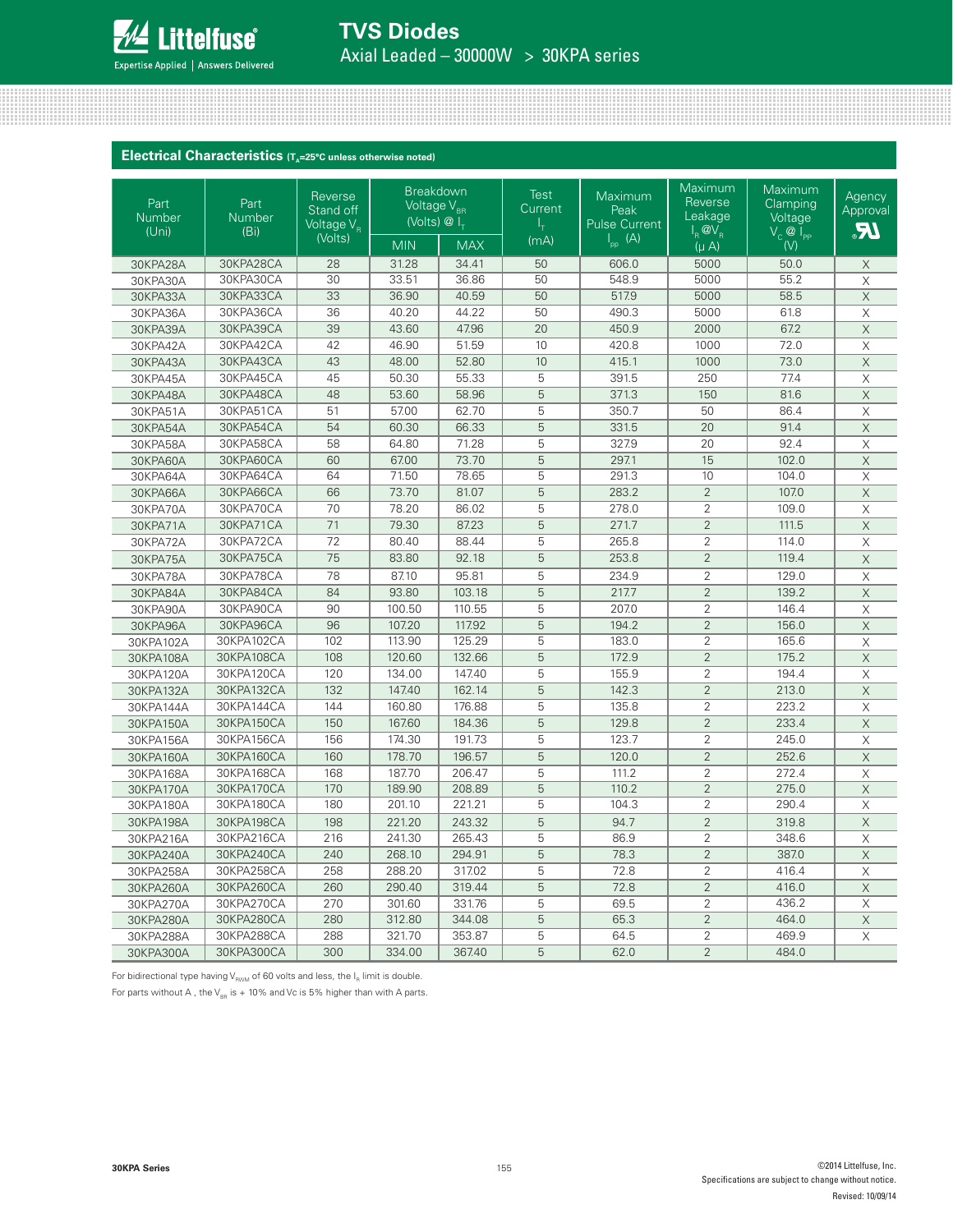

### **I-V Curve Characteristics**





**P<sub>PPM</sub>** Peak Pulse Power Dissipation -- Max power dissipation

- **V<sub>c</sub>** Stand-off Voltage -- Maximum voltage that can be applied to the TVS without operation
- **V<sub>BR</sub> Breakdown Voltage** -- Maximum voltage that flows though the TVS at a specified test current (I<sub>r</sub>)
- V<sub>c</sub> Clamping Voltage -- Peak voltage measured across the suppressor at a specified Ippm (peak impulse current)
- $I_{R}$  **Reverse Leakage Current** -- Current measured at  $V_{R}$
- **V.** Forward Voltage Drop for Uni-directional



Ratings and Characteristic Curves (T<sub>A</sub>=25°C unless otherwise noted)

# **Figure 2 - Peak Pulse Power Rating Curve**



**continues on next page.**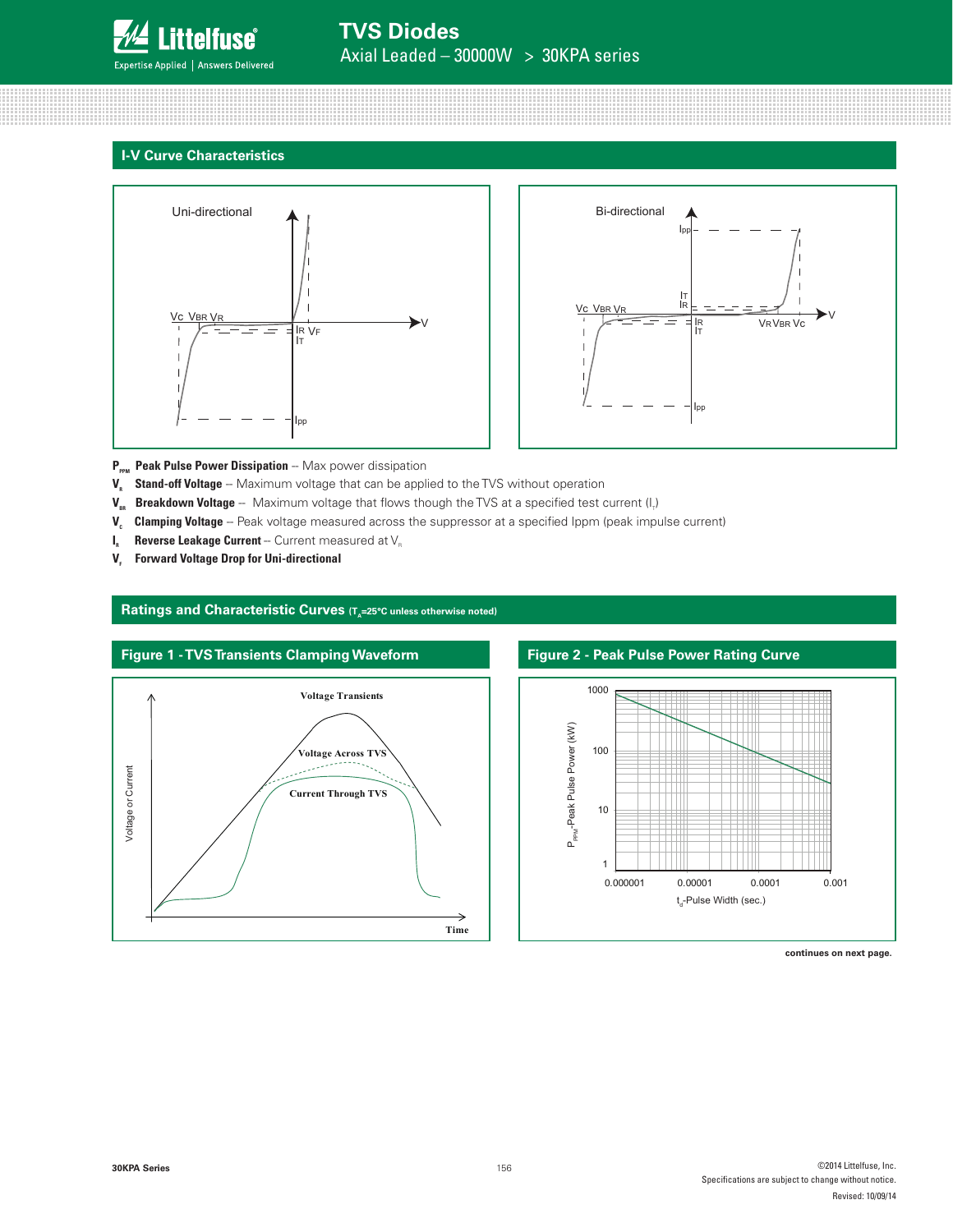

Ratings and Characteristic Curves (T<sub>A</sub>=25°C unless otherwise noted) (Continued)

### **Figure 3 - Pulse Derating Curve Figure 4 - Pulse Waveform**











### **Figure 5 - Typical Junction Capacitance Figure 6 - Steady State Power Derating Curve**

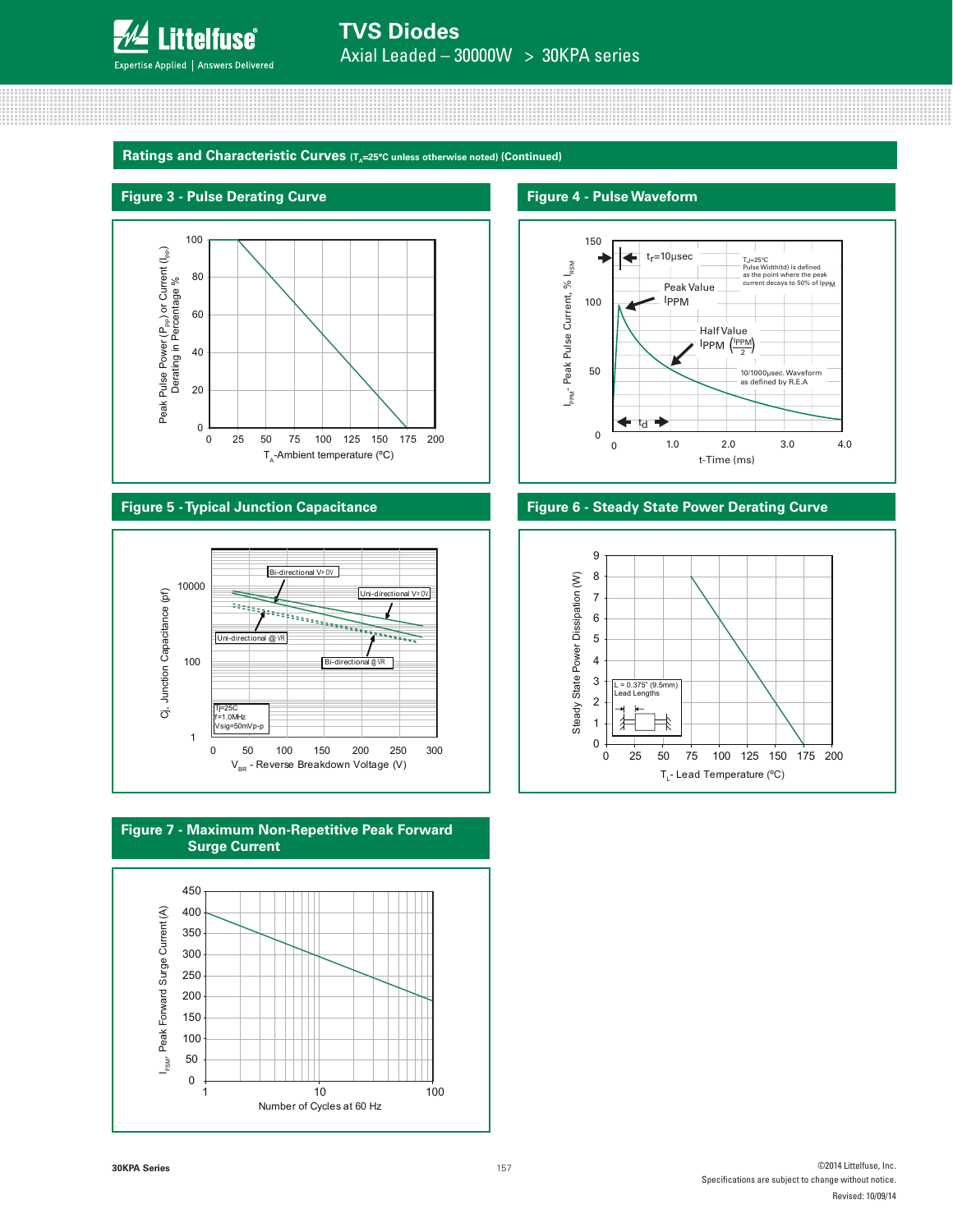

### **Soldering Parameters**

| <b>Reflow Condition</b>            |                                                 | Lead-free assembly |  |
|------------------------------------|-------------------------------------------------|--------------------|--|
|                                    | - Temperature Min (T <sub>s(min</sub> )         | $150^{\circ}$ C    |  |
| Pre Heat                           | - Temperature Max (T <sub>s(max)</sub> )        | $200^{\circ}$ C    |  |
|                                    | - Time (min to max) (t)                         | $60 - 180$ secs    |  |
| to peak                            | Average ramp up rate (Liquidus Temp (T.)        | 3°C/second max     |  |
|                                    | $T_{S(max)}$ to $T_{L}$ - Ramp-up Rate          | 3°C/second max     |  |
|                                    | - Temperature (T <sub>1</sub> ) (Liquidus)      | $217^{\circ}$ C    |  |
| Reflow                             | - Time (min to max) (t)                         | $60 - 150$ seconds |  |
| Peak Temperature (T <sub>p</sub> ) |                                                 | 260+0/-5 °C        |  |
| Temperature $(t_{n})$              | Time within 5°C of actual peak                  | $20 - 40$ seconds  |  |
| Ramp-down Rate                     |                                                 | 6°C/second max     |  |
|                                    | Time 25°C to peak Temperature (T <sub>p</sub> ) | 8 minutes Max.     |  |
| Do not exceed                      |                                                 | $280^{\circ}$ C    |  |



## **Flow/Wave Soldering (Solder Dipping)**

| <b>Peak Temperature:</b> | $265\degree C$ |
|--------------------------|----------------|
| <b>Dipping Time:</b>     | 10 seconds     |
| Soldering:               | 1 time         |

### **Physical Specifications**

| Weight          | $0.07$ oz., $2.5g$                                    |
|-----------------|-------------------------------------------------------|
| Case            | P600 molded plastic body over<br>passivated junction. |
| <b>Polarity</b> | Color band denotes the cathode except<br>Bipolar.     |
| <b>Terminal</b> | Matte Tin axial leads, solderable per<br>JESD22-B102. |

### **Environmental Specifications**

| <b>High Temp. Storage</b>  | JESD22-A103 |
|----------------------------|-------------|
| <b>HTRB</b>                | JESD22-A108 |
| <b>Temperature Cycling</b> | JFSD22-A104 |
| H3TRB                      | JESD22-A101 |
| <b>RSH</b>                 | JESD22-B106 |

### **Dimensions**



|                   |       | Inches     | Millimeters |            |  |
|-------------------|-------|------------|-------------|------------|--|
| <b>Dimensions</b> | Min   | <b>Max</b> | Min         | <b>Max</b> |  |
|                   | 1.000 |            | 25.40       |            |  |
| R                 | 0.340 | 0.360      | 8.60        | 9.10       |  |
|                   | 0.048 | 0.052      | 1.22        | 1.32       |  |
|                   | 0.340 | 0.360      | 8.60        | 9.10       |  |